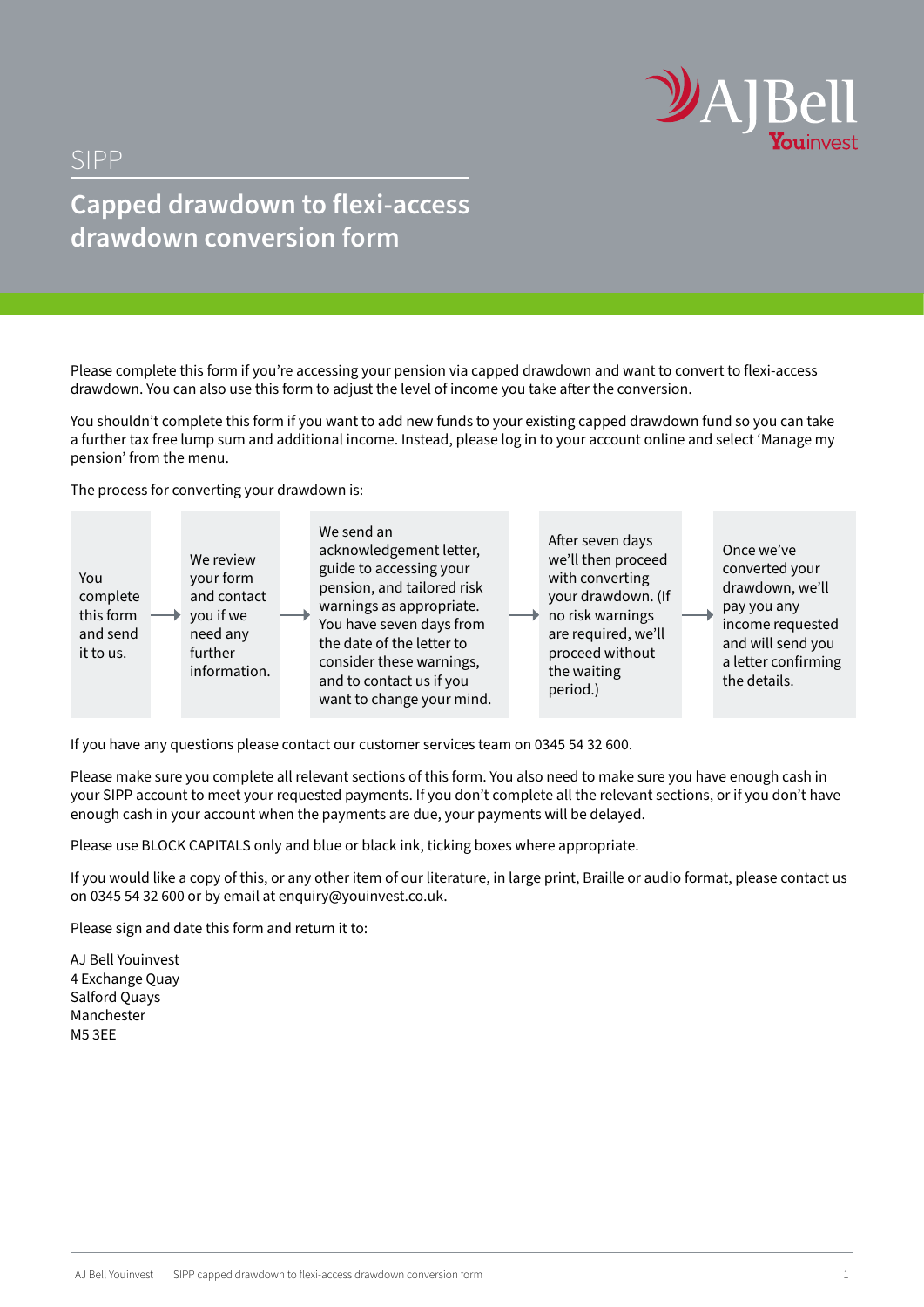### Before converting your drawdown

When deciding how and when you take money out of your SIPP, you have several different options. Before you choose which one is right for you, we recommend you consider taking advice from an FCA-regulated financial adviser. Alternatively, you can receive free, impartial guidance on your options from the government-backed service Pension Wise.

#### **Please confirm whether you've received advice and/or guidance by ticking the boxes below:**

I've received advice from an FCA-regulated financial adviser on my chosen option  $\vert$  | Yes | No

I've received guidance on my options from Pension Wise Yes No





You can access the Pension Wise service online at www.moneyhelper.org.uk/pensionwise, book a telephone appointment by calling 0800 280 8880 or arrange a face-to-face meeting through your local Citizens Advice. This is not a substitute for full, regulated financial advice.

### Key information

Before you complete this form, you should also:

- Read our **SIPP guide to accessing your pension**, which includes information on the options available to you
- Obtain an **illustration**. An illustration helps you understand the impact that taking income via flexi-access drawdown has on your SIPP. Please visit youinvest.co.uk and under 'Our services', select 'SIPP illustrations' from the SIPP menu. You don't need an illustration if you're planning to withdraw your entire pension fund.

#### Understanding the risks when converting from capped drawdown to flexi-access drawdown - important questions you must answer

Accessing your pension via flexi-access drawdown has risks, and it's vital you consider and understand them. Please read the following questions and answer Yes/No as appropriate. You must answer all the questions.

| Do you understand the level of tax you're going to pay when you take money out of<br>your SIPP?                                                                                                                                                                                                                                                                                                  | Yes | No |
|--------------------------------------------------------------------------------------------------------------------------------------------------------------------------------------------------------------------------------------------------------------------------------------------------------------------------------------------------------------------------------------------------|-----|----|
| Do you know that once money is taken out of your SIPP, it loses a number of tax<br>advantages and there are limits on what you can pay back in?                                                                                                                                                                                                                                                  | Yes | No |
| Do you understand that if you withdraw money from your SIPP to invest elsewhere,<br>you'll have to pay charges when re-investing it?                                                                                                                                                                                                                                                             | Yes | No |
| If your SIPP is your main source of income in retirement (excluding the state pension),<br>have you considered that lower-than-anticipated investment returns, or withdrawing<br>too much income, could mean your SIPP runs out of money and isn't able to pay you<br>the level of income you need or expect? (If your SIPP isn't your main source of income<br>in retirement, please tick yes.) | Yes | No |
| A SIPP doesn't offer a guaranteed income - do you understand that your income<br>won't be guaranteed for life?                                                                                                                                                                                                                                                                                   | Yes | No |
| If you're married or have a partner or dependant who might outlive you, have you<br>considered how accessing your pension will affect their income after your death?<br>(If you're not married and don't have a partner or dependant, please tick yes)                                                                                                                                           | Yes | No |
| Have you shopped around to compare the charges you'll pay in your SIPP with those<br>that would apply if you chose a different retirement option or pension provider?                                                                                                                                                                                                                            | Yes | No |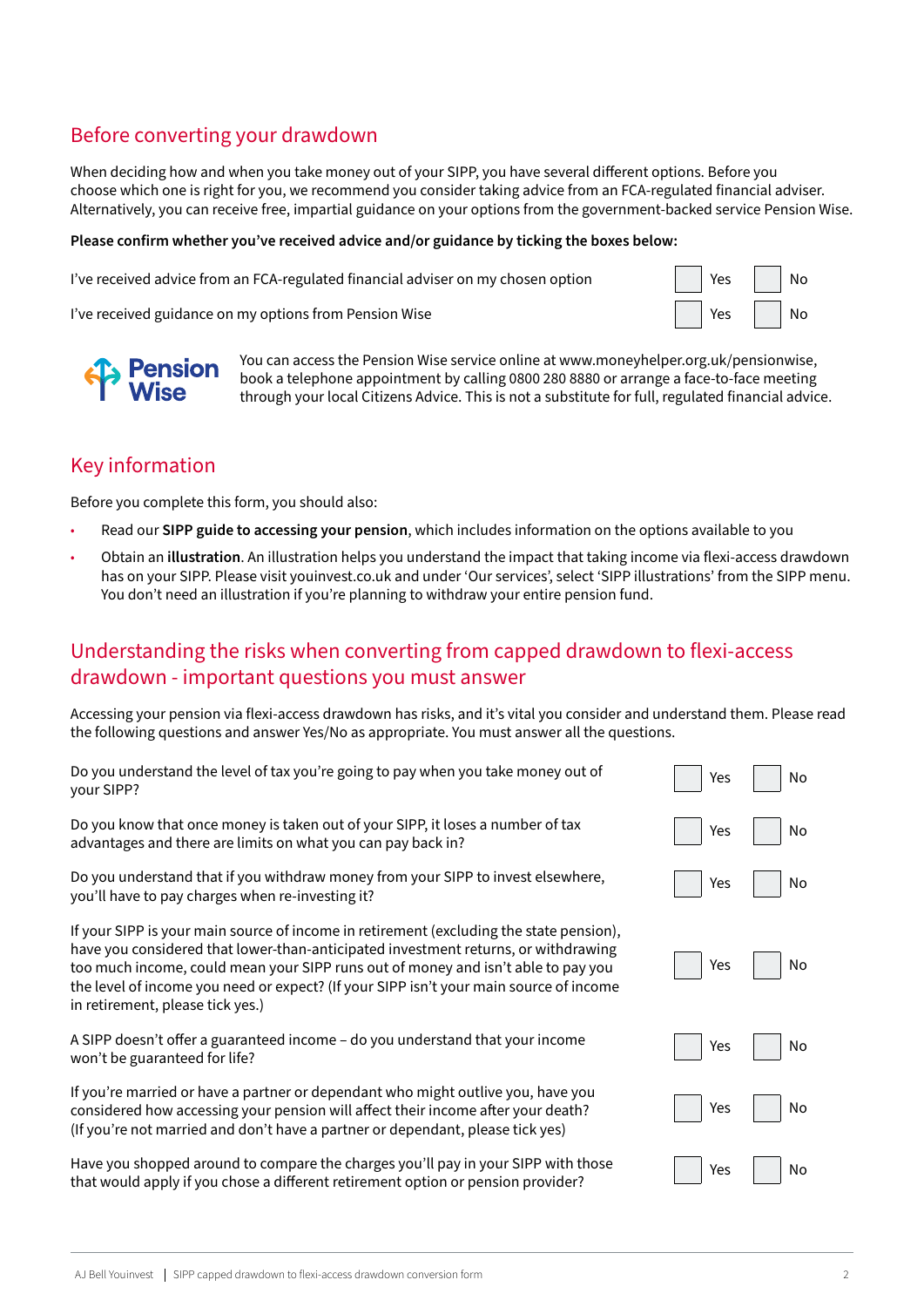| Are you aware that creditors may have less of a call on the money held inside a<br>pension than if you take that money out?                                                                                                          | Yes     No     |
|--------------------------------------------------------------------------------------------------------------------------------------------------------------------------------------------------------------------------------------|----------------|
| Do you understand the impact taking money out of a pension may have on any<br>means-tested benefits you may receive?                                                                                                                 | Yes $\vert$ No |
| Have you been approached by someone encouraging you to take money out of your<br>pension for investment purposes?                                                                                                                    | Yes No         |
| Have you considered the state of your health and lifestyle when deciding the amount<br>to withdraw from your pension savings? For example, if you're in good health, your<br>pension may need to support you for many years to come. | Yes $\vert$ No |

We'll review your answers to the above questions and, if necessary, write you a letter containing your tailored risk warnings. If you want to change your mind, you'll have seven days from the date of this letter to let us know. After that, we'll continue processing your conversion.

If your answers show that you've considered the relevant risks, we won't send you any warnings. We'll begin converting your drawdown without the waiting period.

### Personal details

Please complete the following information:

| Title                             | Surname       |
|-----------------------------------|---------------|
| Dr / Mr / Mrs / Miss / Ms / Other |               |
| Forename(s)                       |               |
|                                   |               |
| Permanent residential address     |               |
|                                   |               |
|                                   |               |
| Postcode                          | Country       |
|                                   |               |
| Telephone number                  | Date of birth |
|                                   |               |
| Account number                    | Email address |
|                                   |               |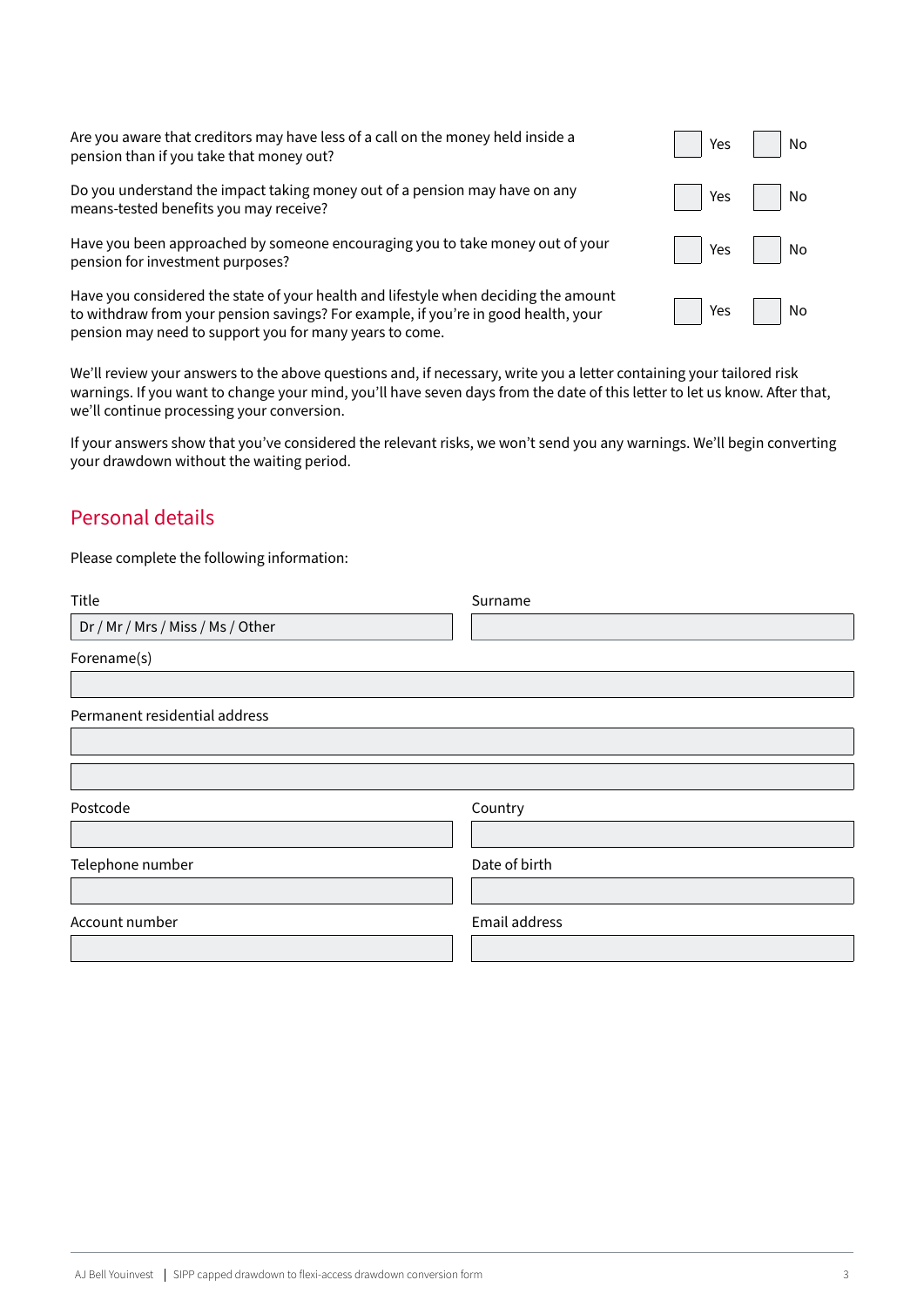## Your chosen option

Please choose from the four options below.

|    | 1. No income currently required                                                                                                                                                                                                                                                                     |
|----|-----------------------------------------------------------------------------------------------------------------------------------------------------------------------------------------------------------------------------------------------------------------------------------------------------|
| 2. | No change to existing payments                                                                                                                                                                                                                                                                      |
| 3. | One-off income payment<br>£<br>before tax                                                                                                                                                                                                                                                           |
|    | One-off income payments are paid by BACS, which will take four working days, once calculated.<br>If you'd like your payment quicker, we can send it by CHAPS (same-day transfer). To choose a<br>CHAPS payment, please tick here (there is a charge of £25 + VAT for payment by CHAPS).             |
| 4. | Regular income                                                                                                                                                                                                                                                                                      |
|    | £<br>Income required<br>before tax to be paid                                                                                                                                                                                                                                                       |
|    | half yearly<br>monthly<br>quarterly<br>annually                                                                                                                                                                                                                                                     |
|    | Quarterly, half yearly and annual payments will be made once we've received and processed your instructions,<br>and at the same frequency thereafter. If you would prefer payments to start in a particular month, please specify<br>the month:                                                     |
|    | Month to start                                                                                                                                                                                                                                                                                      |
|    | Pension payments are paid on the 10th of the month, or the next working day thereafter. Cleared funds must be<br>available two working days before this date, in order for us to make the pension payment. It is your responsibility<br>to ensure that sufficient cash is held in the SIPP account. |